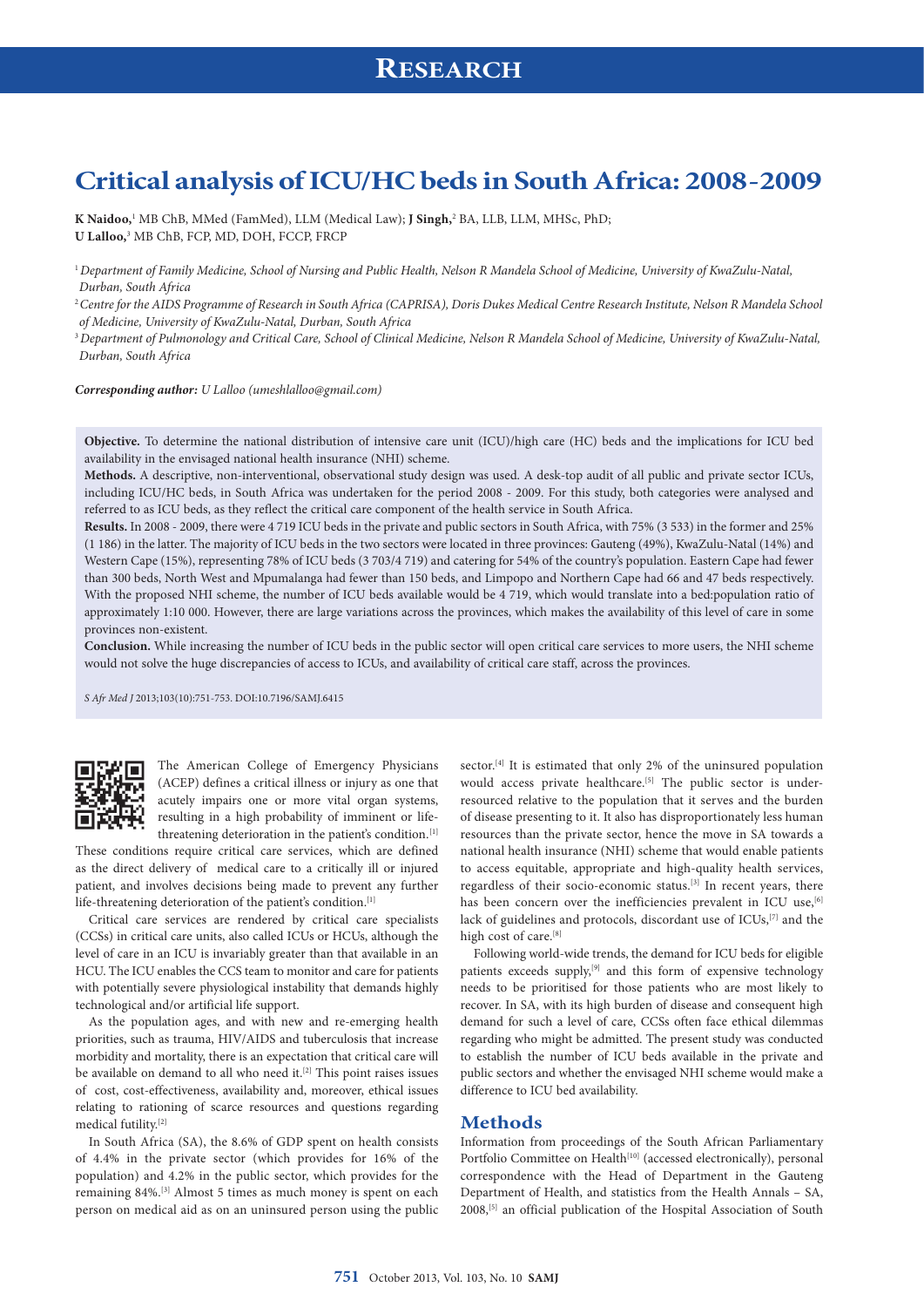## **RESEARCH**

Africa (HASA) representing private hospital groups, was used. A desk-top audit using a descriptive, non-interventional, observational study design was undertaken of all public and private sector ICU/ HCU beds in SA, with data from 2008 and 2009 being used owing to their ready availability. The ICUs analysed included general medical/ coronary/pulmonology, surgical/trauma/burns, neonatal/paediatric, and labour ward/maternity ICUs. Population statistics for 2009 were obtained from Stats SA.[11] Descriptive statistics were used to analyse the data.

### **Results**

Within the public sector, 23% (92/396) of hospitals had ICUs v. 84% in the private sector  $(216/256)$ .<sup>[12]</sup> The data presented (Tables 1 - 3) include the total population per province, the number of public sector ICU beds, the number of private sector ICU beds, the total number of ICU beds as a combination of the private and public sectors, and the bed-to-population ratio.

In 2008 - 2009, there were 4 719 ICU/HC beds in SA, with 75% (3 533) in the private sector and 25% (1 186) in the public sector. The majority of ICU beds were located in 3 provinces: Gauteng (49%, 2 311 beds), KwaZulu-Natal (14%, 672 beds) and Western Cape (15%, 719 beds), representing 78% of all ICU beds (3 703/4 719) and catering for 54% of the country's population. The Eastern Cape had fewer than 300 beds, North West and Mpumalanga had fewer than 150 beds, and Limpopo and Northern Cape had 66 and 47 beds respectively.

The population distribution significantly affected the bed: population ratio. The public sector bed:population ratio in the Western Cape was approximately 1:20 000 and in Gauteng, the most populous province, 1:25 000, and in the Free State 1:30 000. KwaZulu-Natal, which comprises 21% of the population and carries the highest burden of HIV/AIDS, has a bed: population ratio of 1:45 000. The ratio for the rest of the provinces ranges from 1:50 000 to 1:150 000 (Table 3).

#### **Discussion**

Within the public sector, 23% of hospitals have ICUs (92/396) compared with 84% in the private sector (216/256).<sup>[12]</sup> With the proposed NHI scheme,<sup>[3]</sup> the total ICU bed availability to the country would be 4 719 beds, which would translate to a bed:population ratio of approximately 1:10 000, assuming that all beds are commissioned. The NHI scheme would not solve the huge discrepancies of access to ICU beds across the provinces. Bhagwanjee and Scribante, in their 2005 'National audit', concluded

| Province   | Population           |                |            | Public     |            | Private    |  |
|------------|----------------------|----------------|------------|------------|------------|------------|--|
|            | $N$ (million) $(\%)$ | % of total     | Beds $(N)$ | % of total | Beds $(N)$ | % of total |  |
| EC         | 6.648                | 13.5           | 90         | 6.9        | 162        | 4.6        |  |
| FS         | 2.902                | 5.9            | 103        | 7.9        | 293        | 8.2        |  |
| <b>GT</b>  | 10.531               | 21.4           | 397        | 33.5       | 1914       | 54.2       |  |
| <b>KZN</b> | 10.449               | 21.2           | 224        | 17.2       | 448        | 12.7       |  |
| LP         | 5.227                | 10.6           | 35         | 2.7        | 31         | 0.9        |  |
| MP         | 3.606                | 7.3            | 40         | 3.1        | 101        | 2.8        |  |
| NC         | 1.147                | 2.3            | 21         | 1.6        | 26         | 0.7        |  |
| <b>NW</b>  | 3.450                | $\overline{7}$ | 32         | 2.5        | 83         | 2.3        |  |
| <b>WC</b>  | 5.356                | 10.9           | 244        | 18.8       | 475        | 13.4       |  |
| Total      | 49.320               | 100            | 1 1 8 6    | 25         | 3 5 3 3    | 75         |  |

EC = Eastern Cape; FS = Free State; GT = Gauteng; KZN = KwaZulu-Natal; LP = Limpopo; MP = Mpumalanga; NC = Northern Cape; NW = North West; WC = Western Cape.

| Table 2. Public and private ICU/HC beds as a percentage of the total per province |  |  |  |
|-----------------------------------------------------------------------------------|--|--|--|
|-----------------------------------------------------------------------------------|--|--|--|

|            | Public     |            | Private    |            | Beds per province |            |
|------------|------------|------------|------------|------------|-------------------|------------|
| Province   | Beds $(N)$ | % of total | Beds $(N)$ | % of total | <b>Total beds</b> | % of total |
| EC         | 90         | 1.9        | 162        | 3.4        | 252               | 5.3        |
| <b>FS</b>  | 103        | 2.2        | 293        | 6.2        | 396               | 8.4        |
| <b>GT</b>  | 397        | 8.4        | 1914       | 40.6       | 2 3 1 1           | 49.0       |
| <b>KZN</b> | 224        | 4.8        | 448        | 9.5        | 672               | 14.2       |
| LP         | 35         | 0.7        | 31         | 0.7        | 66                | 1.40       |
| MP         | 40         | 0.9        | 101        | 2.1        | 141               | 3.0        |
| NC         | 21         | 0.5        | 26         | 0.6        | 47                | 1.0        |
| <b>NW</b>  | 32         | 0.7        | 83         | 1.8        | 115               | 2.4        |
| <b>WC</b>  | 244        | 5.2        | 475        | 10.0       | 719               | 15.2       |
| Total      | 1 1 8 6    | 25.1       | 3 5 3 3    | 74.9       | 4719              | 100        |
|            |            |            |            |            |                   |            |

EC = Eastern Cape; FS = Free State; GT = Gauteng; KZN = KwaZulu-Natal; LP = Limpopo; MP = Mpumalanga; NC = Northern Cape; NW = North West; WC = Western Cape.